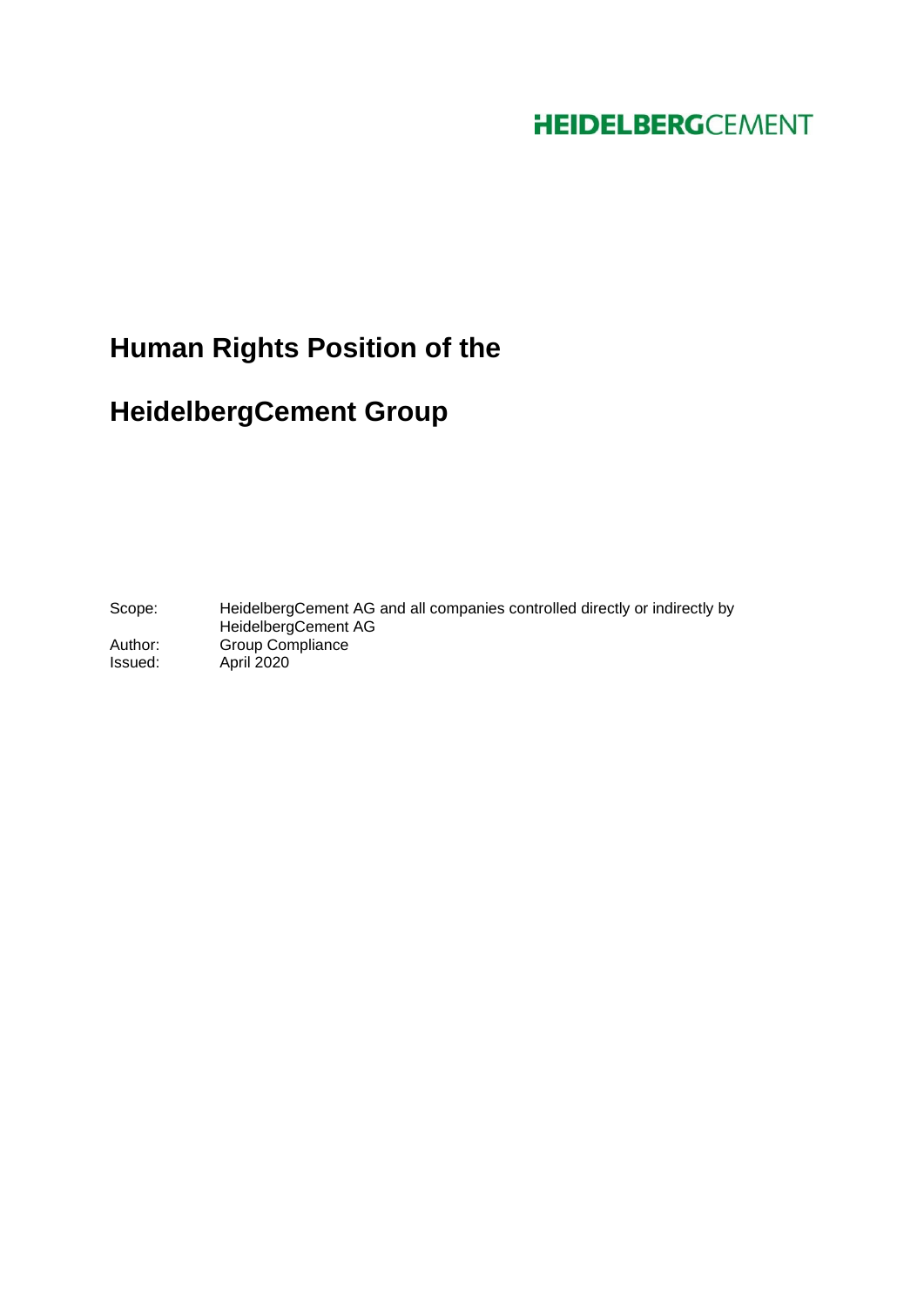## **HEIDELBERGCEMENT**

**Human Rights Position of the HeidelbergCement Group**

**\_\_\_\_\_\_\_\_\_\_\_\_\_\_\_\_\_\_\_\_\_\_\_\_\_\_\_\_\_\_\_\_\_\_\_\_\_\_\_\_\_\_\_\_\_\_\_\_\_\_\_\_\_\_\_\_\_\_\_\_\_\_\_\_\_\_\_\_\_\_\_\_\_\_**

**\_\_\_\_\_\_\_\_\_\_\_\_\_\_\_\_\_\_\_\_\_\_\_\_\_\_\_\_\_\_\_\_\_\_\_\_\_\_\_\_\_\_\_\_\_\_\_\_\_\_\_\_\_\_\_\_\_\_\_\_\_\_\_\_\_\_\_\_\_\_\_\_\_\_**

## **CONTENTS**

- **1. Statement of Commitment**
- **2. Our Employees**
- **3. In the Surroundings of our Locations**
- **4. Our Business Partners**
- **5. Implementation and Monitoring**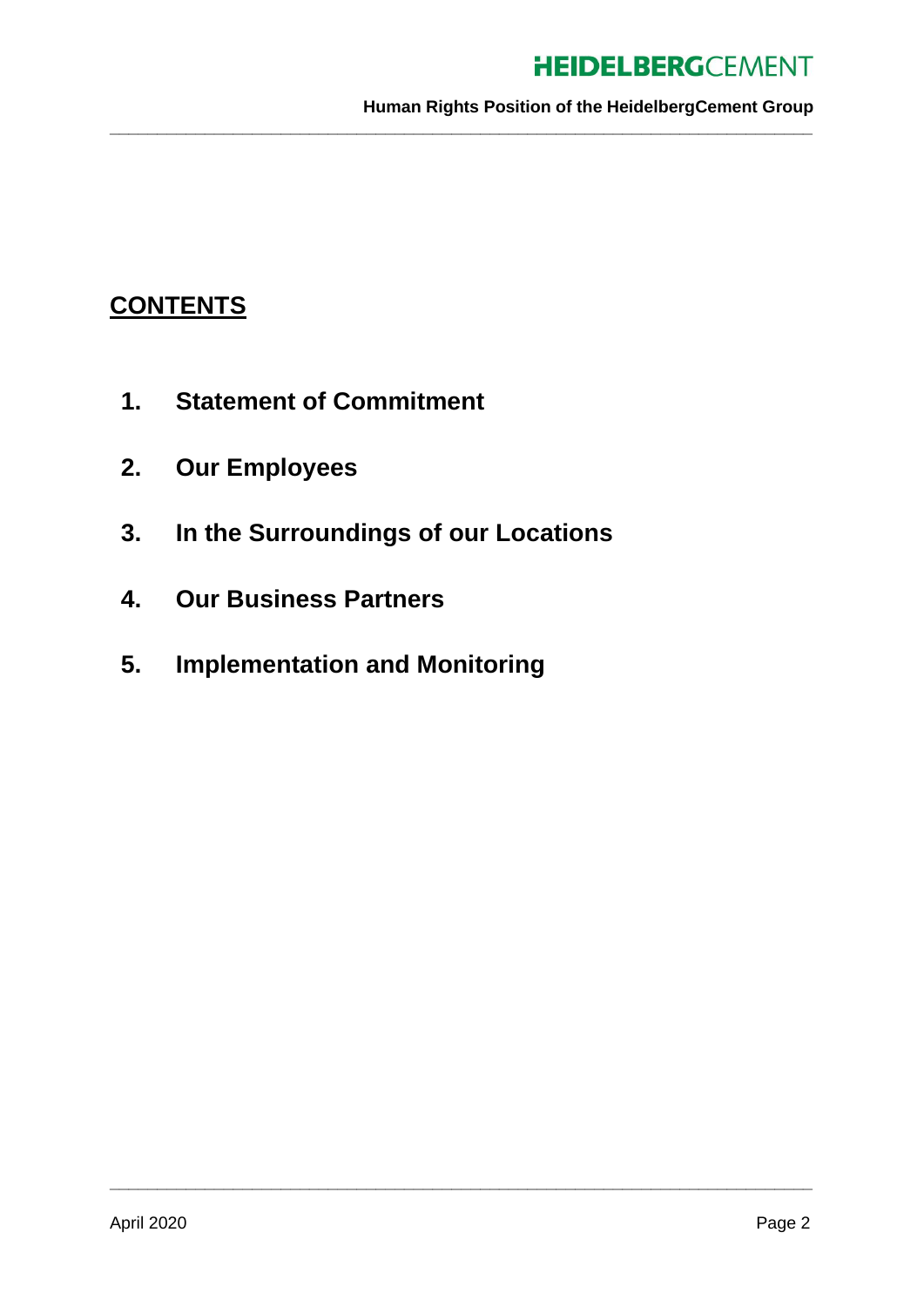### **Human Rights Position of the HeidelbergCement Group**

## **1. Statement of Commitment**

HeidelbergCement Group commits to its responsibility to respect human rights. In all countries in which we are active, we comply with the applicable laws and regulations as the legal basis of our business activity. As a globally active company, we are moreover committed to global values and standards. We are committed to the principles of the following internationally recognized standards:

**\_\_\_\_\_\_\_\_\_\_\_\_\_\_\_\_\_\_\_\_\_\_\_\_\_\_\_\_\_\_\_\_\_\_\_\_\_\_\_\_\_\_\_\_\_\_\_\_\_\_\_\_\_\_\_\_\_\_\_\_\_\_\_\_\_\_\_\_\_\_\_\_\_\_**

- The Universal Declaration of Human Rights
- The eight core labour standards of the International Labour Organization (ILO)
- The OECD Guidelines for Multinational Enterprises
- The United Nations Guiding Principles for Business and Human Rights ("Protect, Respect and Remedy"-Framework)

We expect our employees and business partners to comply with the key guidelines and recommendations.

## **2. Our Employees**

Our employees' working conditions are in compliance with the internationally recognized basic labour standards and applicable laws of the countries where we are active. Compliance with the ILO core labour standards is compulsory for us worldwide. This includes prevention of child and forced labour, compliance with the principle of non-discrimination in the workplace, the right of freedom of association as well as collective bargaining. This will also apply to the extent that applicable law does not prohibit application of the ILO core labour standards. Should this be the case, we will make every effort to observe the underlying principles reliably and adequately.

Where we need to base labour and welfare standards on local circumstances we will observe the national industry standard as a minimum.

## **3. In the Surroundings of our Locations**

#### **Corporate Citizenship**

We want to be an attractive employer, reliable partner and good neighbour. For this reason, we assume social responsibility and participate worldwide in diverse projects around our locations.

• Our commitment is focused on areas in which we have specific expertise and can achieve the best results for society: Building, architecture and infrastructure: We provide practical help with construction projects by providing products, time, financial means and expertise.

**\_\_\_\_\_\_\_\_\_\_\_\_\_\_\_\_\_\_\_\_\_\_\_\_\_\_\_\_\_\_\_\_\_\_\_\_\_\_\_\_\_\_\_\_\_\_\_\_\_\_\_\_\_\_\_\_\_\_\_\_\_\_\_\_\_\_\_\_\_\_\_\_\_\_**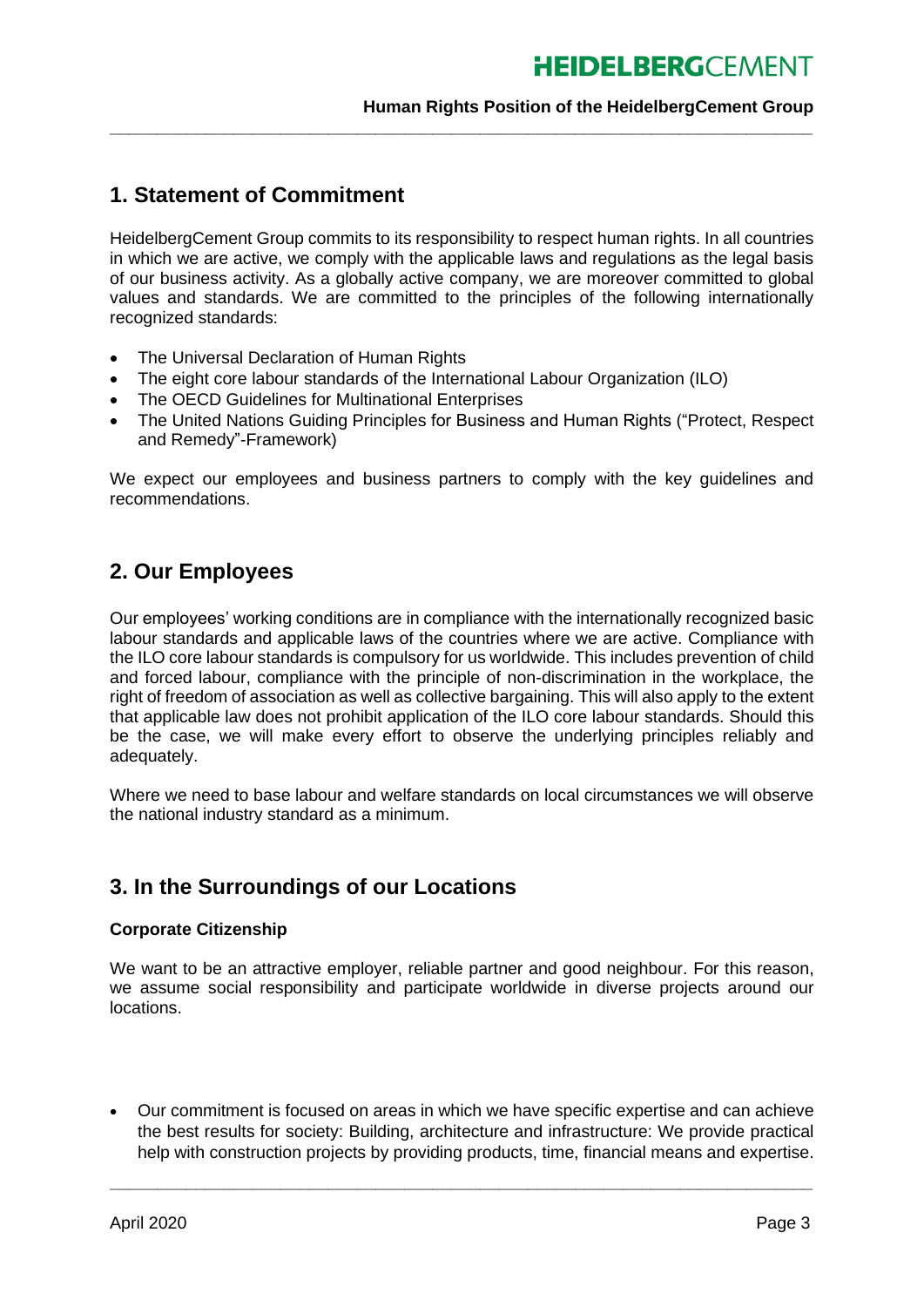### **Human Rights Position of the HeidelbergCement Group**

• Environment, climate and biodiversity: We support initiatives dealing with the most important environmental consequences of our business activity.

**\_\_\_\_\_\_\_\_\_\_\_\_\_\_\_\_\_\_\_\_\_\_\_\_\_\_\_\_\_\_\_\_\_\_\_\_\_\_\_\_\_\_\_\_\_\_\_\_\_\_\_\_\_\_\_\_\_\_\_\_\_\_\_\_\_\_\_\_\_\_\_\_\_\_**

• Education, training and culture: We are guided by the specific needs of our locations.

Through our commitment we want to contribute towards a positive social development and accordingly also to the promotion of human rights.

### **Rights of indigenous communities**

We respect the rights of indigenous communities as far as they are affected by our business activity.

## **4. Our Business Partners**

### **Our suppliers**

We do not only select our suppliers according to business criteria alone. Environmental protection, occupational health and safety and social standards as well as compliance are also part of the evaluation of new and existing supply relationships and are embedded in the Supplier Code of Conduct of HeidelbergCement. This worldwide applicable Supplier Code of Conduct is the basis of the contractual relations.

#### **Our customers**

Our building materials are subject to binding norms and standards worldwide. Through regular checks and strict quality management we guarantee the high quality of our products and ensure that with responsible and proper use they do not constitute any risk to humans and the environment. We provide product and safety datasheets to our customers for the safe handling of our products.

## **5. Implementation and Monitoring**

Open and respectful behaviour towards interest groups is embedded in our fundamental values. The setting and keeping of goals is the basis for this open exchange. For this purpose, we publish the HeidelbergCement annual report, showing the economic, ecological and social achievements of the HeidelbergCement Group. The contents of this report are audited externally. Moreover, we report regularly in detail in a separate report on our sustainability commitment.

**\_\_\_\_\_\_\_\_\_\_\_\_\_\_\_\_\_\_\_\_\_\_\_\_\_\_\_\_\_\_\_\_\_\_\_\_\_\_\_\_\_\_\_\_\_\_\_\_\_\_\_\_\_\_\_\_\_\_\_\_\_\_\_\_\_\_\_\_\_\_\_\_\_\_**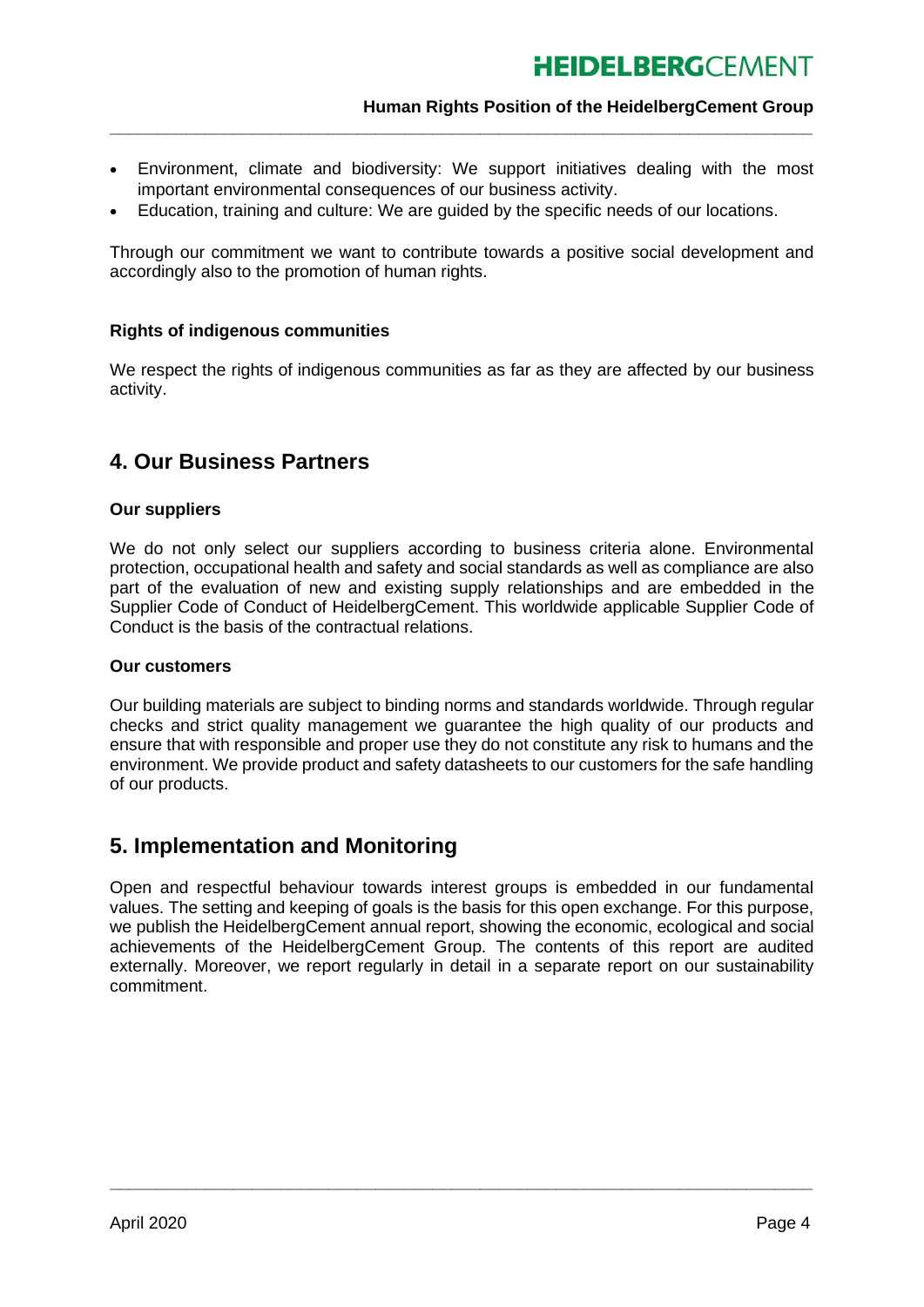## **HEIDELBERGCFMENT**

### **Human Rights Position of the HeidelbergCement Group**

### **Our employees**

HeidelbergCement's aspiration toward excellent business performance as well as a top position among the best of our sector requires the embedding of conduct that is legally and ethically correct. For this reason, the Managing Board approved a Code of Business Conduct which was adapted by all operational country organizations taking local circumstances into account and which is binding for all employees in the respective version. The Code of Business Conduct and our management guidelines specify our values which represent high ethical and legal standards and apply to all business activities – from strategic planning to everyday business.

**\_\_\_\_\_\_\_\_\_\_\_\_\_\_\_\_\_\_\_\_\_\_\_\_\_\_\_\_\_\_\_\_\_\_\_\_\_\_\_\_\_\_\_\_\_\_\_\_\_\_\_\_\_\_\_\_\_\_\_\_\_\_\_\_\_\_\_\_\_\_\_\_\_\_**

An important prerequisite for the successful implementation of the code are compliance trainings for employees worldwide. Moreover, we offer our employees points of contact where they can ask questions and seek advice and help. Our internal audit department regularly inspects compliance with our fundamental principles and guidelines as well as our Code of Business Conduct in cooperation with the Group Compliance Officer.

In order to assess if we comply with the internationally recognized work and social standards within the HeidelbergCement Group, we set up a three-part monitoring system. This includes:

- An intensive dialogue with the employee representatives.
- A compliance hotline where all employees may report deficiencies related to violation of work and social standards anonymously and confidentially.
- Regular reporting in the form of a general Group Compliance Report and Compliance Incident Report, in order to check/ensure compliance with our own duties in everyday business. The results will be presented to the Audit Committee of the Supervisory Board.

Regular audits at our sites ensure uniformly high standards in all areas of environmental protection, health and safety protection within the HeidelbergCement Group.

#### **In the surroundings of our locations**

As a company in the building materials industry, we are aware of having a special responsibility towards our neighbours. Our plants and quarrying sites are mostly within the direct proximity of residential areas. For this reason, continuous dialogue with the municipality at the locations, the authorities and local NGOs is indispensable for our business activity. Communication at the locations is supported by the Communication Department of our respective national company. We use the full range of information and dialogue media, from guidelines and information letters to regular meetings with our stakeholders. Each location assigns an employee to receive any local complaints. These are checked internally. Moreover, complaints may also be reported anonymously via the compliance hotline accessible to everyone.

**\_\_\_\_\_\_\_\_\_\_\_\_\_\_\_\_\_\_\_\_\_\_\_\_\_\_\_\_\_\_\_\_\_\_\_\_\_\_\_\_\_\_\_\_\_\_\_\_\_\_\_\_\_\_\_\_\_\_\_\_\_\_\_\_\_\_\_\_\_\_\_\_\_\_**